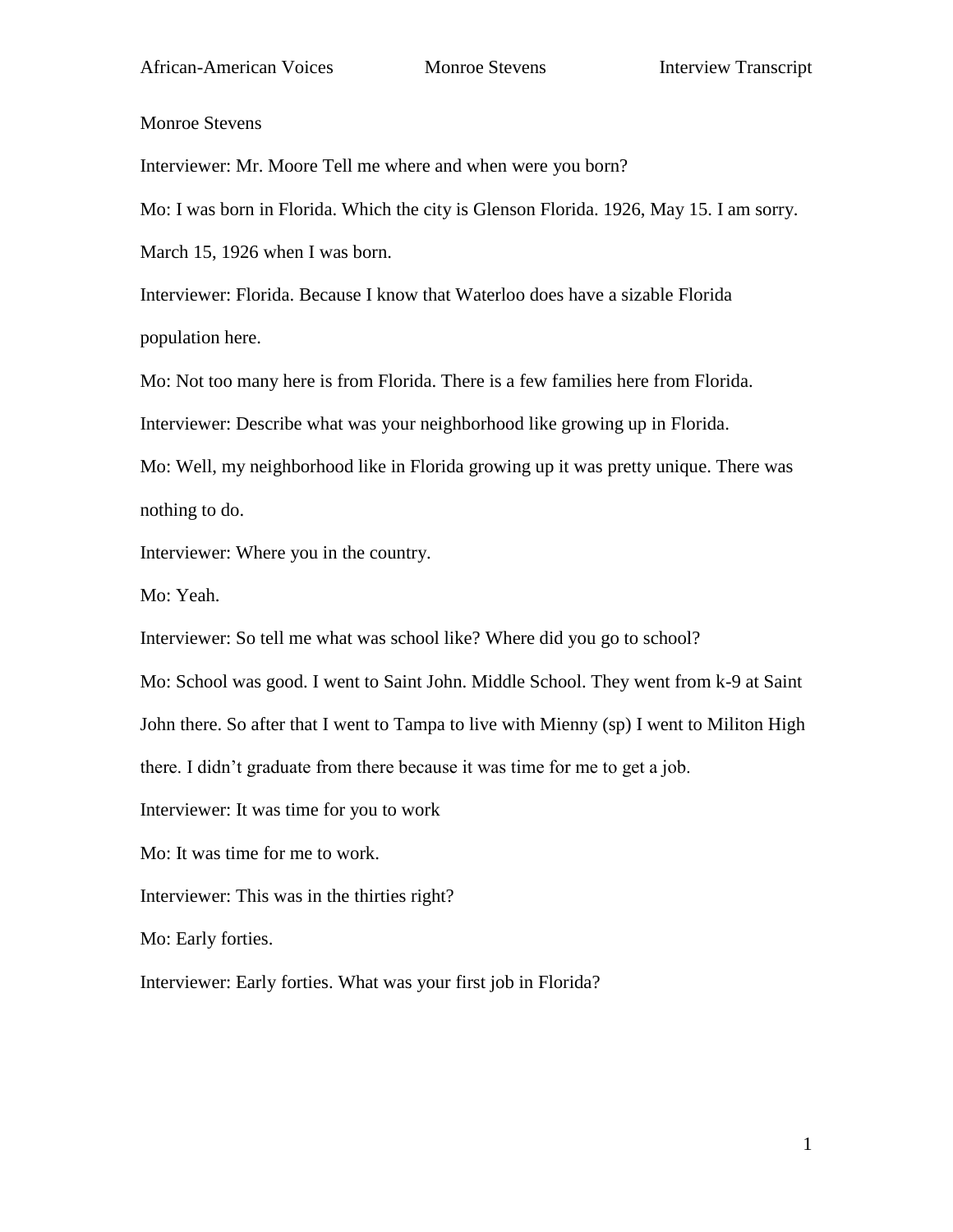MO: well my first job in Florida. I worked at Phillip Construction building equipment that uh they supplied building materials see. So that sheet rock, bricks, blocks and all that. I worked there until I was seventeen and a half years old. And I went to MacClaster's shipyeard. I forced my age up and I worked at McClaster's shipyard until I went off into the service.

Interviewer: Ok. So you are at the shipyard and then you go into the service. What branch of the service did you go into.

Mo: I went into the Navy.

Interviewer: Where you drafted.

Mo: I was drafted.

Interviewer: Ok. Tell me about that. What year was that?

Mo: I was drafted in 1943. It was alright but I got out because I had a bad knee. I guess they didn't have time to repair knees back then. I so I had a bad knee and that is how I got out.

Interviewer: I bet you weren't disappointed about that.

Mo: NO I was not. So I got out in so after I got out of the service I came back to my

hometown. And I started working for a drycleaners service.

Interviewer: This is Quency, Quency Florida.

MO: Yes. And from then on everything was history. Let's see. I got married when I came back. And I had one child was born in Florida. My oldest daughter was born in Florida.

The rest of them were born here in Waterloo.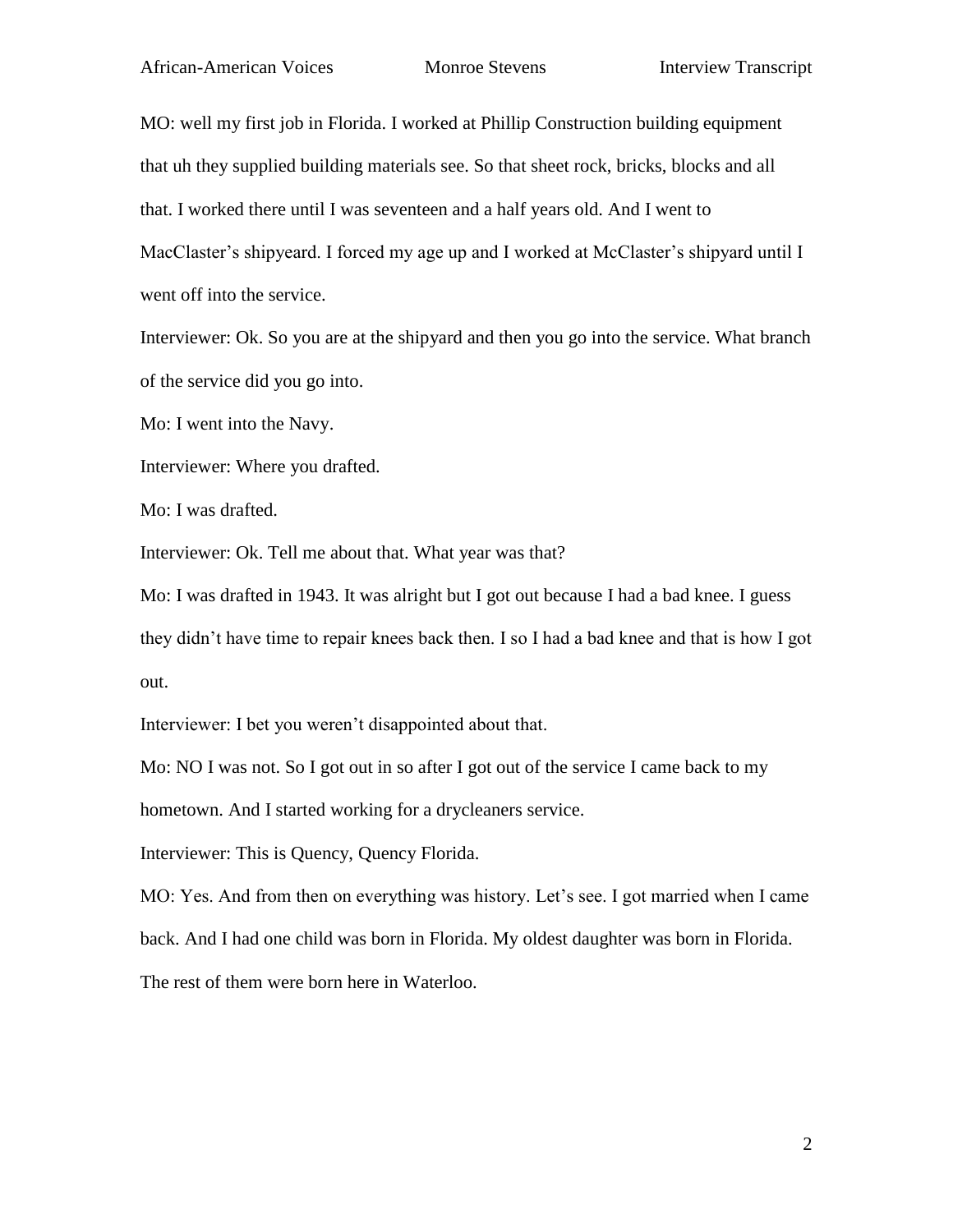Interviewer: In Waterloo, Ok. Tell me about it, tell me about how you would make this move from Florida to Waterloo.

Mo: Well, I don't know. Well, really how did I get to Waterloo. See my wife has a couple of sisters from Waterloo. And so she wanted to be somewhere around her sisters. Since that was only the three sisters. She wanted to be around them. And she came to Waterloo and she liked it. I didn't come when she did see. Because she was only coming to go on a vacation you know, so I didn't come when she did see. So later on I came here. And I was planning on making an arrangement to follow my job which was McClasters had moved to Pennsylvania. And so that oh after leaving the service you had so long you could apply and I was waiting on some sort of education. I was going to go to school for welding. I always like to weld and I decided to go to school for welding.

Interviewer: Let's talk about Waterloo specifically. This is really important because of what you would do for Waterloo is amazing for the community and politically and in the neighborhood as a whole. Specifically the black neighborhood. Excuse me. So your wife is your connection to Waterloo? Through her you would come?

Mo: Yes, through my wife I would come to Waterloo.

Interviewer: Tell me about the first day when you came to Waterloo, what was happening, what was going through your mind, what would you do? Mo: Well the first day I got to Waterloo, I came in September and it was just beginning to get cool. I don't know whether I was going to stay here or if I need to leave see. I wanted to, I went to John Deer's and I put in an application in for a job. So, in fact I put in an application and they hired me the same day.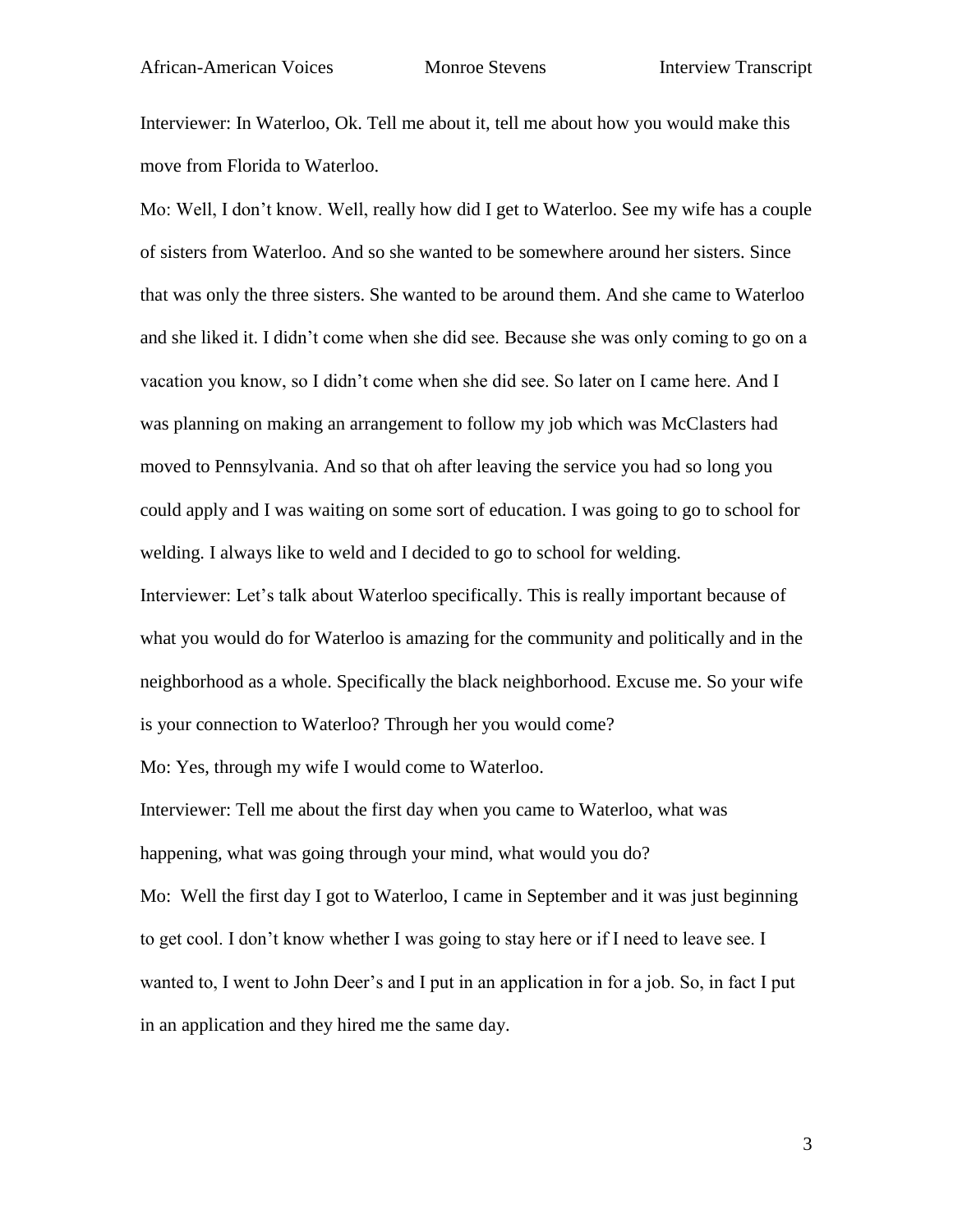Interviewer: This makes Waterloo look appealing to you.

Mo: After my first and second check looks good and good, I said you got to make a home somewhere, so why not here.

Interviewer: How long would you be out at John Deer and what was your role? Mo: Well my first role out there I drove trucks. My second role I was point (?). And when I left Deer's I was in the mill room chiping and grinding. Deer's was really a great place to work at that time. But they laid off. I was there six and a half years and I was laid off two or three years of those. Especially when a man has a family so I went to Rath's and got a job. So before I went to Rath's and when Deer's laid off for the last time even Rath's wasn't hiring. So what I did, I left and I stayed in Minneapolis for a year. I got a job at Manufacturer. They make balers they make snow glaze for the army. I worked there for a year. John Deer's called me back. I went back to Deer's and worked one month and was laid off again. And I said well this is it, I have got to find something different. So I went to Rath's and got a job just like that.

Interviewer: So you would spend the rest of your career working at Rath's? Mo: Yeah, thirty years I put up at Rath's.

Interviewer: Ok tell some of your responsibilities. I know that you were in the Union you were very active. You were in leadership roles, you were an officer in fact. Tell me some of the position you held as a union employee in Rath. Excuse me, as an officer? Mo: I was department Steward and steward captain of my department. And next to you was assistant division of steward. And when Rath's closed I was division steward that time. And I think that working in the union gave me a greater outlook that I could feel the need of a lot of people some people that did not have the ability to take care of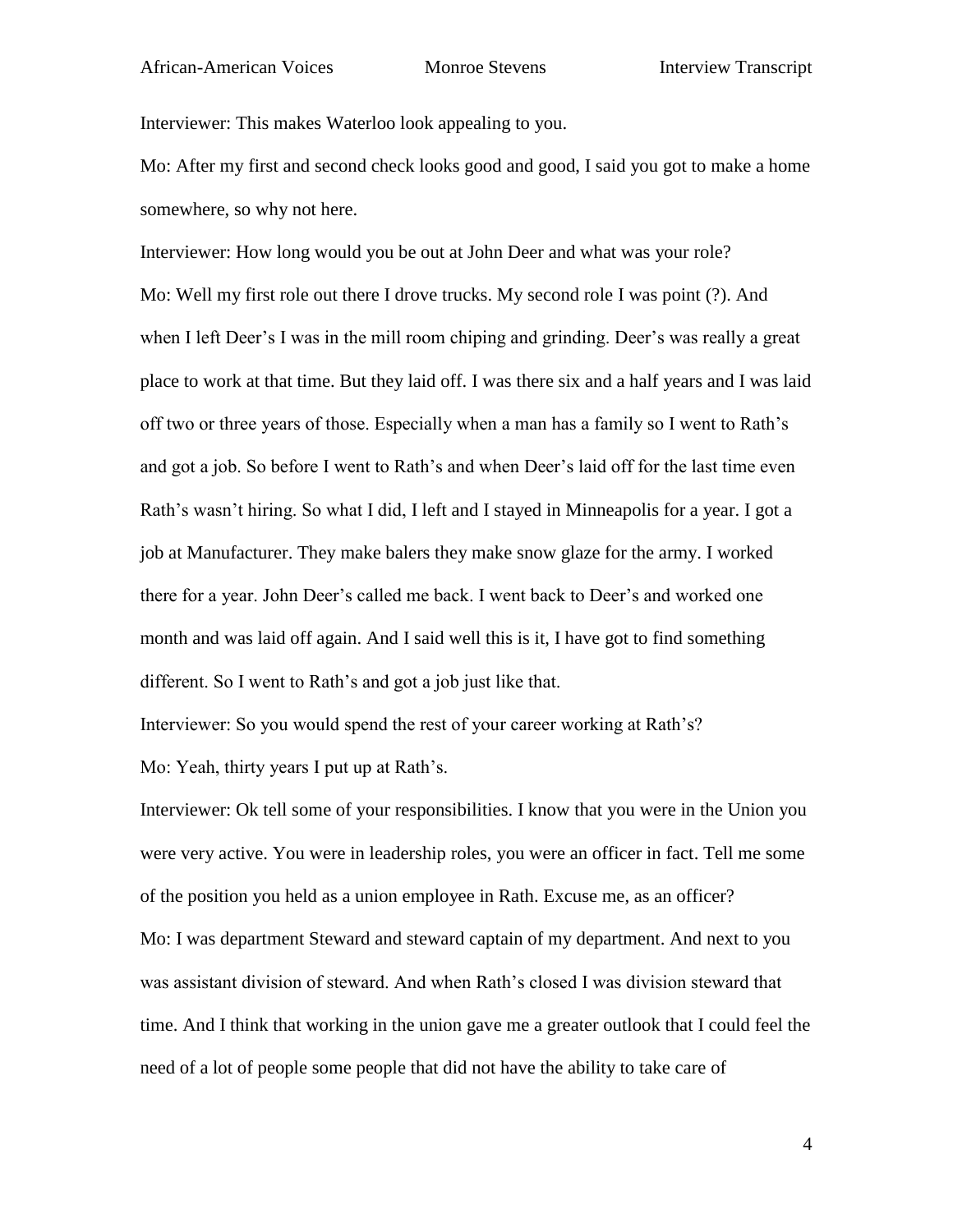## African-American Voices Monroe Stevens Interview Transcript

themselves on the job. And the union sent us to school after school after school to learn how to communicate how to communicate with those people. With employees and also management. Because they sent us to take management courses where would be able to deal with management. You remember that guy I introduced you to yesterday, he played a great role in the union when it comes to minorities.

Interviewer: You talk about minorities this is important. Because you are talking about a time period, the forties the fifties and the sixties, Pardon me. The fifties the sixties and the seventies. You are here at Rath and you are union official and I know that you had to deal with a lot of racism and discrimination. So I'm quite sure this is where you have done a lot of your work. Give me two examples of when you had to come in and deal with some racial discrimination.

Mo: Well, I had a quite a few racial discrimination that I had to deal with and I also had some personal I had to deal with. Because at that time Rath's in certain departments there was a lot of race in different departments. There were some departments there in Rath I think there was something like 50 some departments completely white. There were no black in there. When the unions started cracking down on race. Then there was a situation the affirmative action situation pushed women's in the same category that the black male. So that made the white women and the black women all were in the minority. That the white male still had the upper hand on the minorities because his wife could get a job and I applied for it. And they say, oh we got a minority in the job. So this was a tough situation when it come to equal pay. Therefore a job was classed at ABC. That oh there was Dave and this fellow there got a different job because a job could not get a C job but a women could get an A job. A job mean that it is a male job only.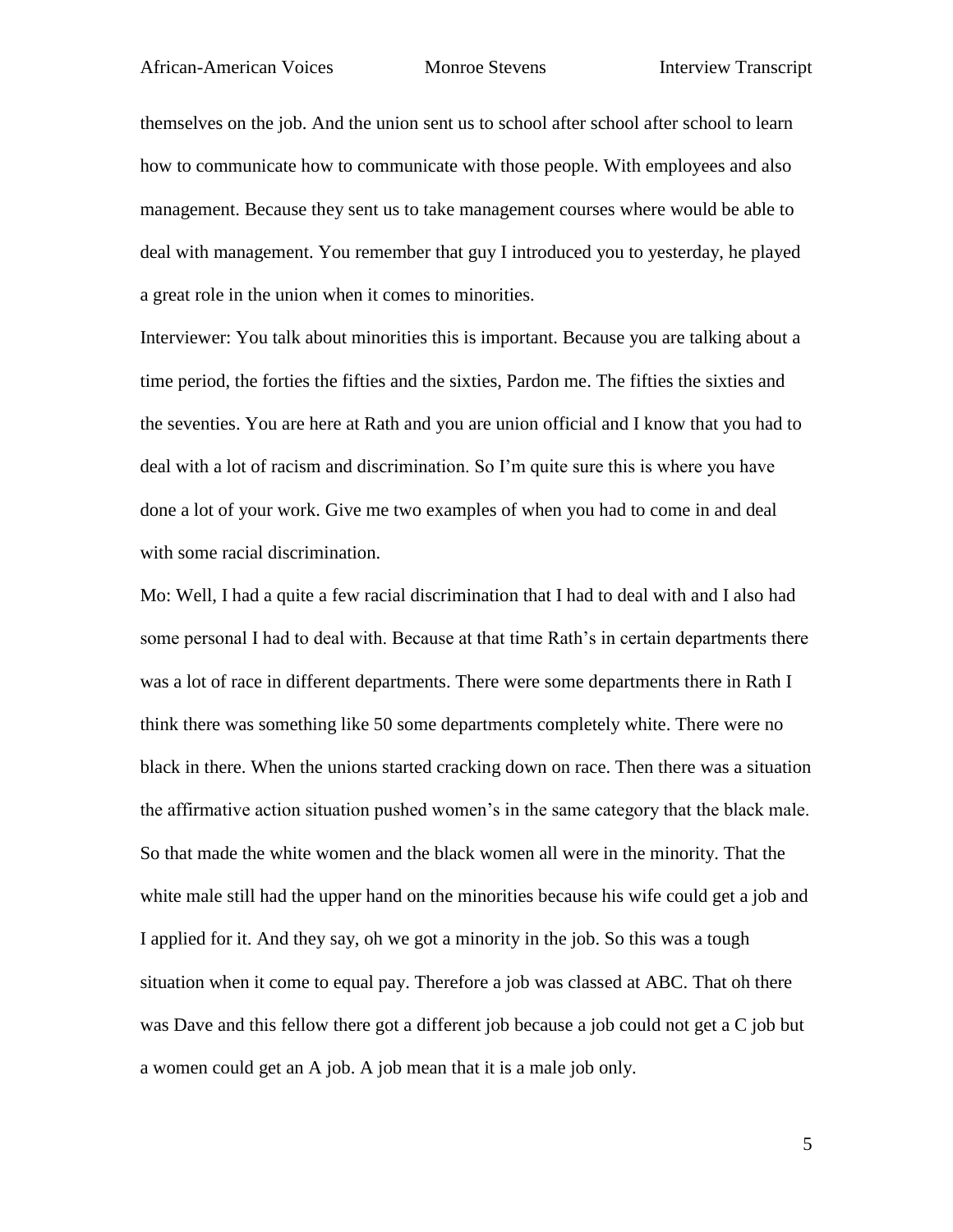Interviewer: Was there a lot of lifting.

Mo: Yes. A B job was in between but a C job was mostly females. And a B job female or males could do that. So females decided that they wanted to do A jobs. And a few went over and did them.

Interviewer: Ok let's talk a little bit about, now you are the union office. I know that they were real; I know that the union always encouraged their African American officers to be active in the community. IN fact, they encouraged it. I am thinking specifically of an article in the Courier, "The UPWA Local 46 Life Membership of NAACP" This is the title in the Courier. This local forty six is you. This is the union you are affiliated with. Tell me a little bit about this article.

MO: Well that particular article at that time, I was chairman of the equal rights committee of local forty six. I encouraged that the local itself to push it a lifetime member of the NAACP. So as they, I didn't have to twist arms or anything. They were willing and glad to be member of NAACP. Because they said they like numbers here. I was in it to check to the NAACP. I received a plac. And besides that it was another member of a local forty six he was working at Raths, his name was Herb Cox. Pledged a 500 dollar life membership of NAACP. And they presented me his plac that night. And there was another young man that I really know well his name was Walter Hinnerson. I received that plac see. And I was stepping out of there with three plac. Herb Cox, Walter HInnerson, and Local 46.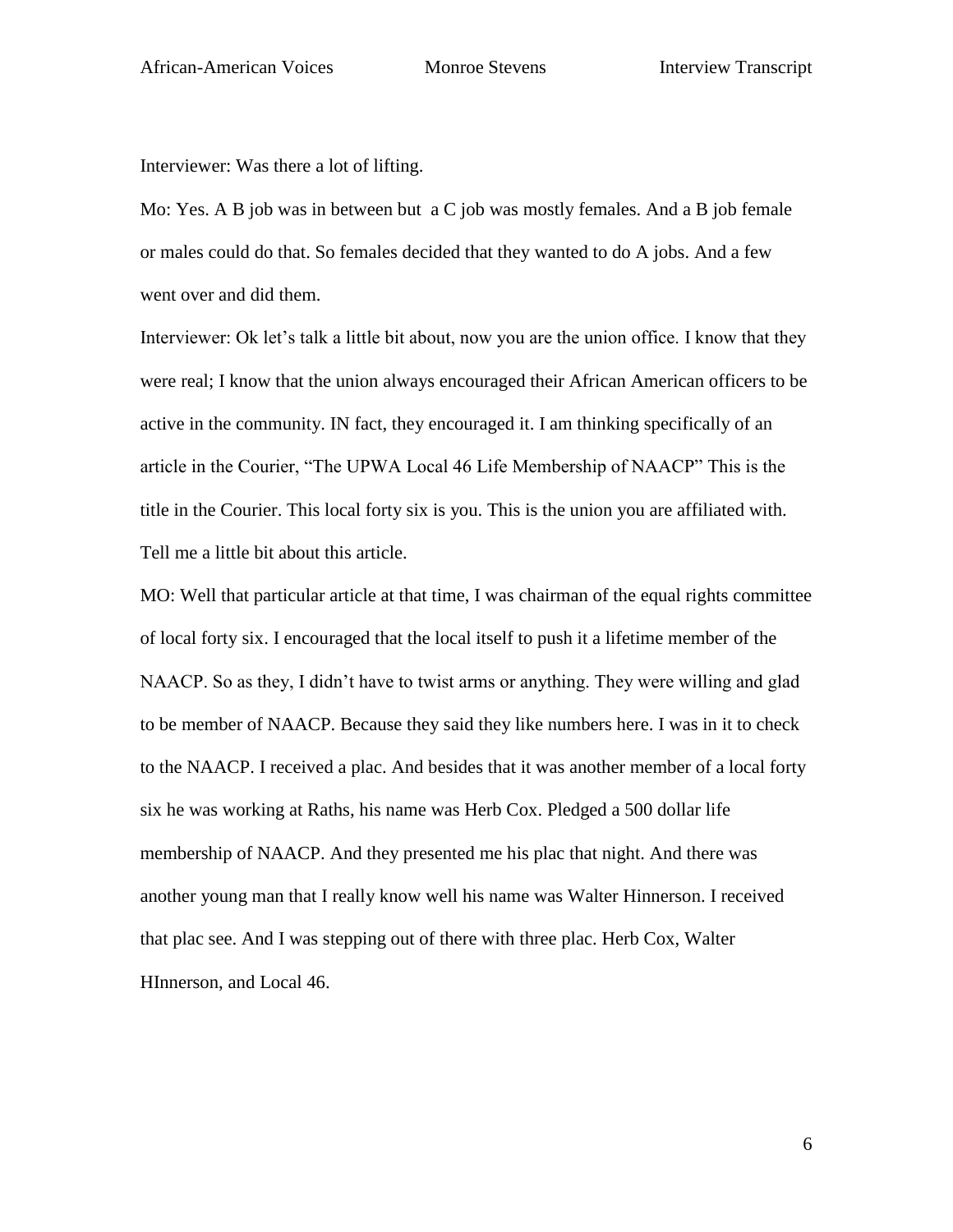# African-American Voices Monroe Stevens Interview Transcript

Interviewer: This is good because I am thinking. Here is the National Association for the Advancement of Colored People. You know you have this huge factory, this huge business. Powerhouse. Here you are a union member officer at the time and they are buying this membership. How does the union or the company benefit from this. Mo: I think the union really benefited because there was communication. They had to back up what they if anything happened in the community that was a racist situation because the union had money in the pots. You know what I mean. So you put your mouth where your money. The money was there so they could speak too. They wouldn't try to change any policy the NAACP but they would get behind the NAACP in whatever they could do to encourage them to move forward.

Interviewer: Now also I know that the union encouraged you to be active in your community and to be political. And you would be, you would become very political in your prime in the community. You would be out there making things happen. You and Jimmy Porter working side by side making things happen. I am thinking specifically, let's talk about the article by the Courier the article is titled, Stevens to Head East Citizen Unit. That is the article in the Courier.

Mo: East side citizen committee this thing come about, Mrs. Adler Tidwell that really spearhead this thing to organize a committee that we can look in on the voter registration, board of education. And we can choose who we want in our neighborhood. And then that committee was organized. To place officers was that the first president was the Reverend Berg. He was president of that organization and I was vice president. And when he stepped down. He had a church in Cedar Rapids and I think he stepped down to put more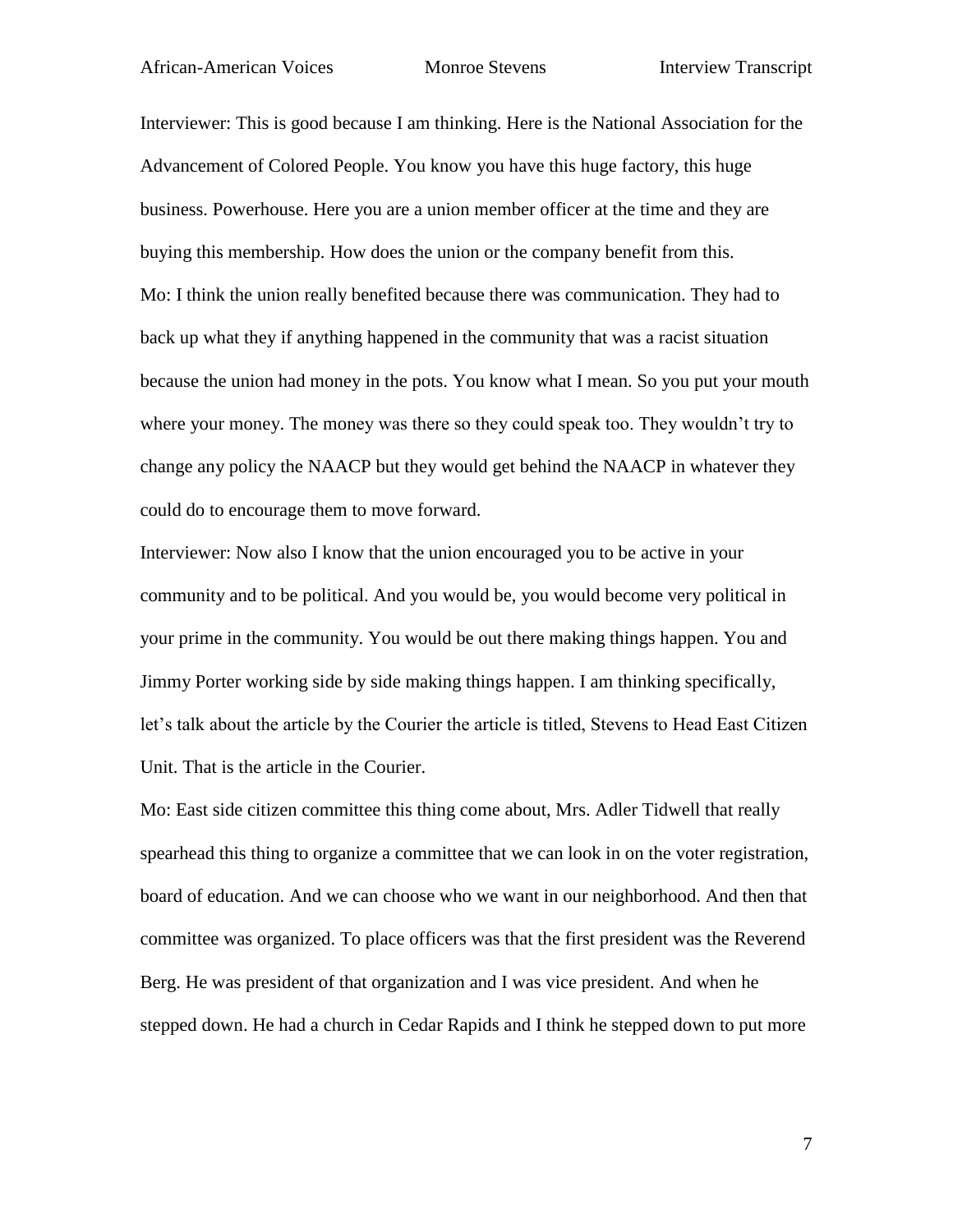emphasis on his church in Cedar Rapids. Then that is so that left the door open for me to step up as President.

Interviewer: I know that you would be instrumental in getting Dr. Harvey.

Mo: Dr. Don Harvey. This committee was instrumental in election Jim Jackson to the legislature. Also that we.

Interviewer: During what time was this about.

Mo: It was in the sixties. Getting Jim Jackson to the legislature, getting Dr. Harvey to the school board. Also we ran…

Interviewer: Why was getting Dr. Harvey important?

Mo: Well Dr. Harvey was the principal of a school in Texas before he went back to school to become a doctor. That was we figured that he really if anybody would know education it would have been him because he was an ex-principal.

Interviewer: This African American, he was the first. This is good we need to have representation on the school board and you are part of that.

Mo: We work hard for candidates. We was going to vote for a candidate on that side of town then the candidate then the candidate have to come to the black jungle. He ought to come down here because we wasn't going to let anybody dictate to us in the black jungle I mean. If they want our vote they got to come down and let us know that this is our choice. So I think this committee serviced a great purpose during the time. Interviewer: This is one of the many things you would begin to do politically. I also have one thing from the Miami paper. Here you are attending the National Democratic Convention in Florida. Here you are, you and Jimmy Porter making things happen. Kind of tell me about how you got involved in that and actually what happened.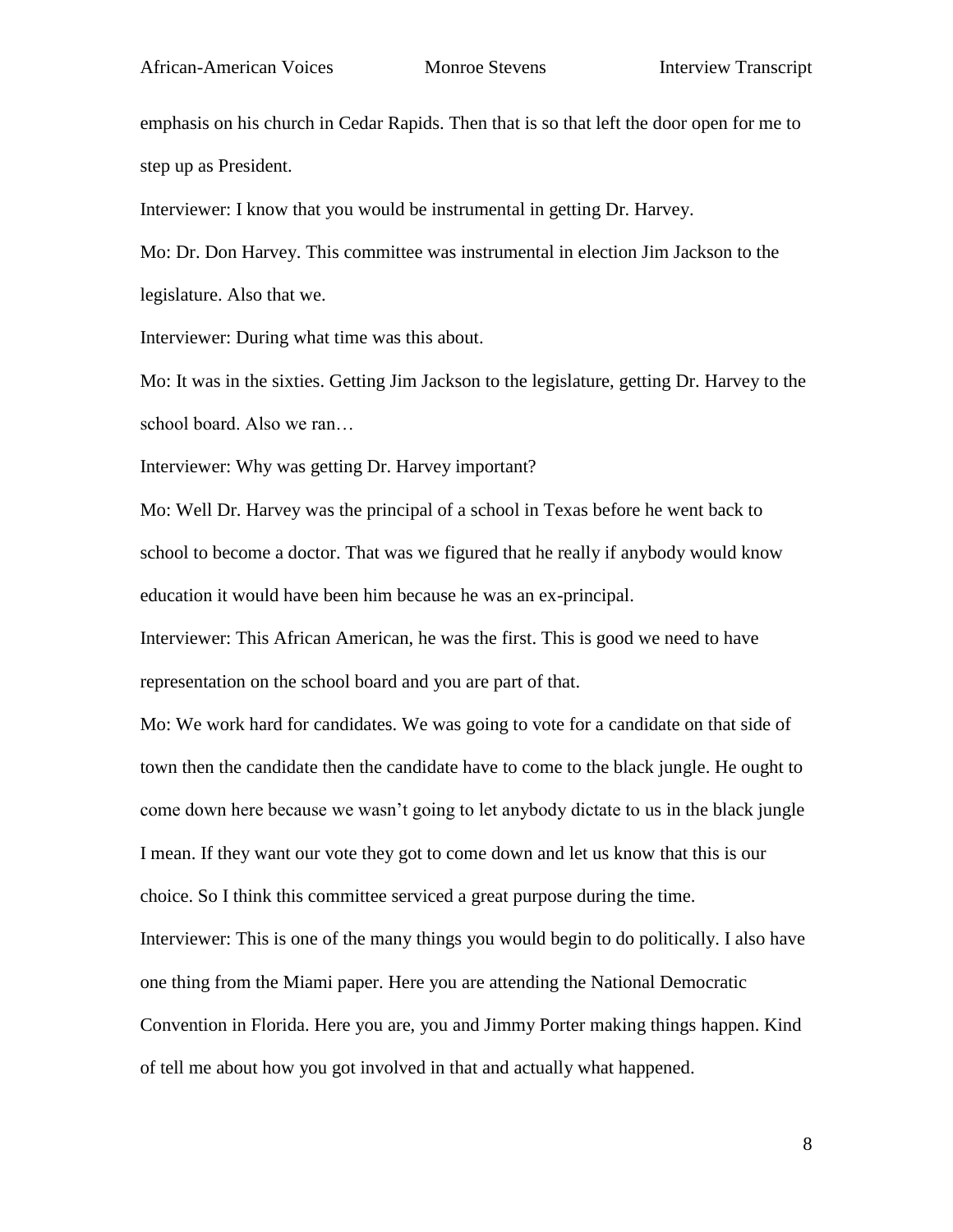Mo: You see Jim and I had been working in the political arena ever since 1950. Jim Porter and myself. Because our friends work was when I was working at Deers at that time and Jim was working at Deers at the time. We was on strike in 1950. So there was the president of the union, a guy by the name of Carl Dahls. He wanted to run for state rep. There was a very active guy in our community by the name of Cuba Tidwll. That he wanted someone to go out and knock on doors and pass out leaflets for Carl Dawls who was running as a representative. So he came down to the Pickett shack. He came down to the picket shake and he said you two young fellas there I have some work I need you to do. Just like that so me and Jim was went out and forth. I am pretty sure that you two guys could do it. I looked at Jim and he looked at me. And I say, well if he think that he think we can do it and we don't know too much about it we probably can do it. We should give it a try. They give us two big shoe boxes with people names on cards that we supposed to knock on doors on our community. He didn't send us outside of our community. Sent us right in our community. And Jim and I went on the corner of Lin and Cottage street and we sit down on the curb and we went through the box to see what we was gonna do. In fact, Jim live on the corner on Linn and Cottage and I lived just one block on Sumner street. So we make one of the two of our stopping place so that we can restock our cards. So that is how it begin and we started knocking on doors. And every years since then we knocking on doors in the political arena. And so that we joined the democratic party. And I know that I made a precinct. I served as ward leader. Also Jim he served as ward leader. We were both on a district democratic party. So that's the way we got started. We had to head off every precinct committee person. So that was in 1972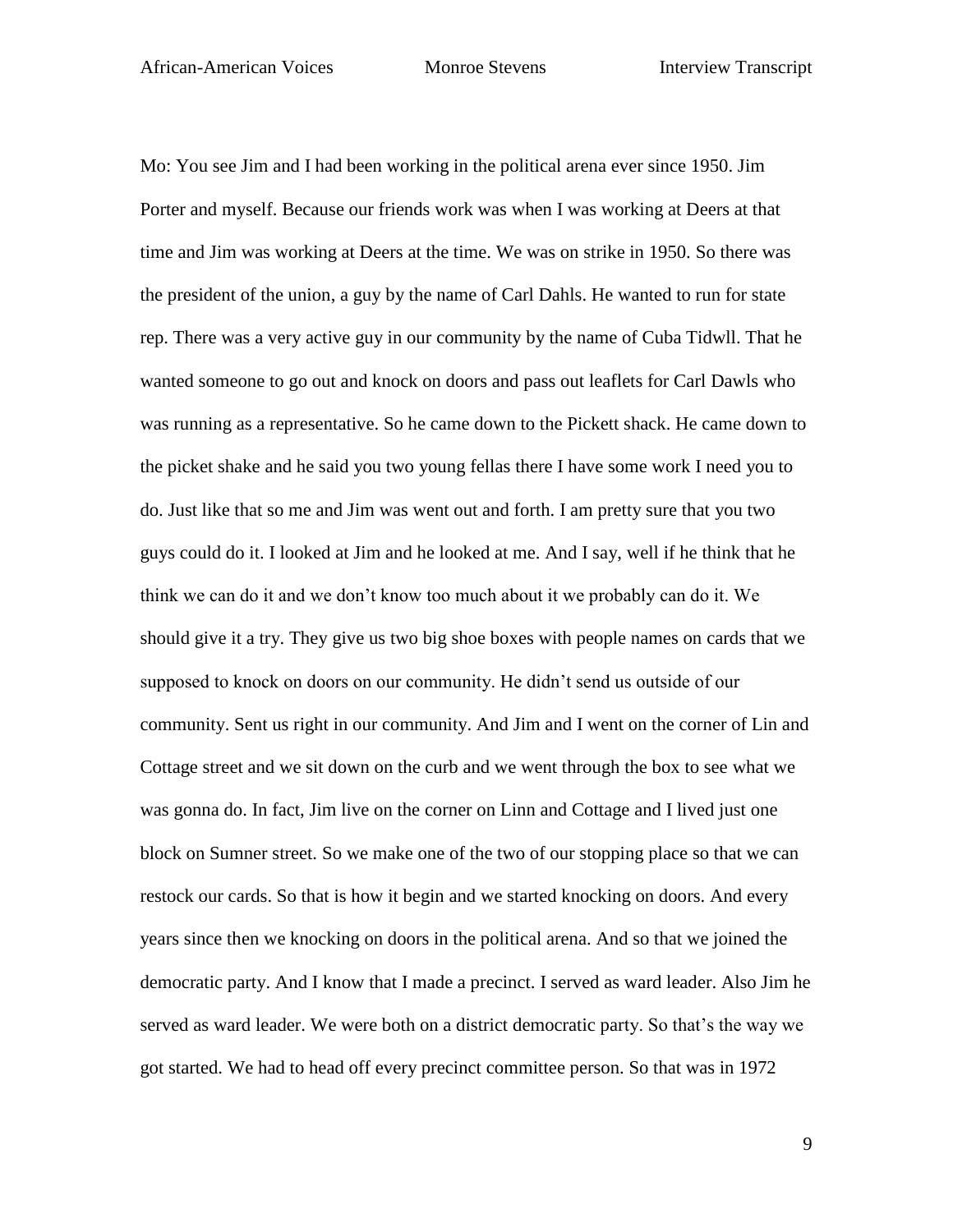# African-American Voices Monroe Stevens Interview Transcript

when McGovern was running for the president of the United States. All the way to the precinct caucus to the state convention that well I went on committee all the way see. So when they got to the state convention, practically a lot of labor people on the committee see, when it got to the delegates Senator Edmond must have, delegates was kind of small and some of the labor delegates. See you had to have so many to make up a group see. I think it was about 2 % no 1% well either 1% or 2% black to be a group see. They pushed me over, no they didn't push me I decided to go over to the Edmund group. And one of his delegates was from the same state as he was, Benedict Harris. He was at that time the director at UNICUE. So that it was me, him, and his wife Diane. See the votes got down to the three of us as a delegate. And then Benedict say well I'm not going to have time to go because I got things to do. And then his wife said well let Monroe be that. And that why I became a delegate then. And then the National Committee man, Robert Fullerton, he was a delegate so that he come down with back trouble a little bit before the convention and he was confined to the hospital so that he couldn't go. And so he called me up to his hospital room that night the night before we left here. And he told me that by the time that I got to Miami Beach I will be an active delegate from the state of Iowa and so that is when I got to Miami, I don't know. We were so tore up when we got there. So that we just scattered when we got there. My brother came down. I have a brother that lived in Miami. And he came down to the airport and picked me up and we went down to his house. When I came back from the hotel the Duke was looking for me. And he said, well where you been? I said oh I've been on to see my brother. And he said, oh, you got a brother. I said yeah I went on to see my brother. He said do you know that you were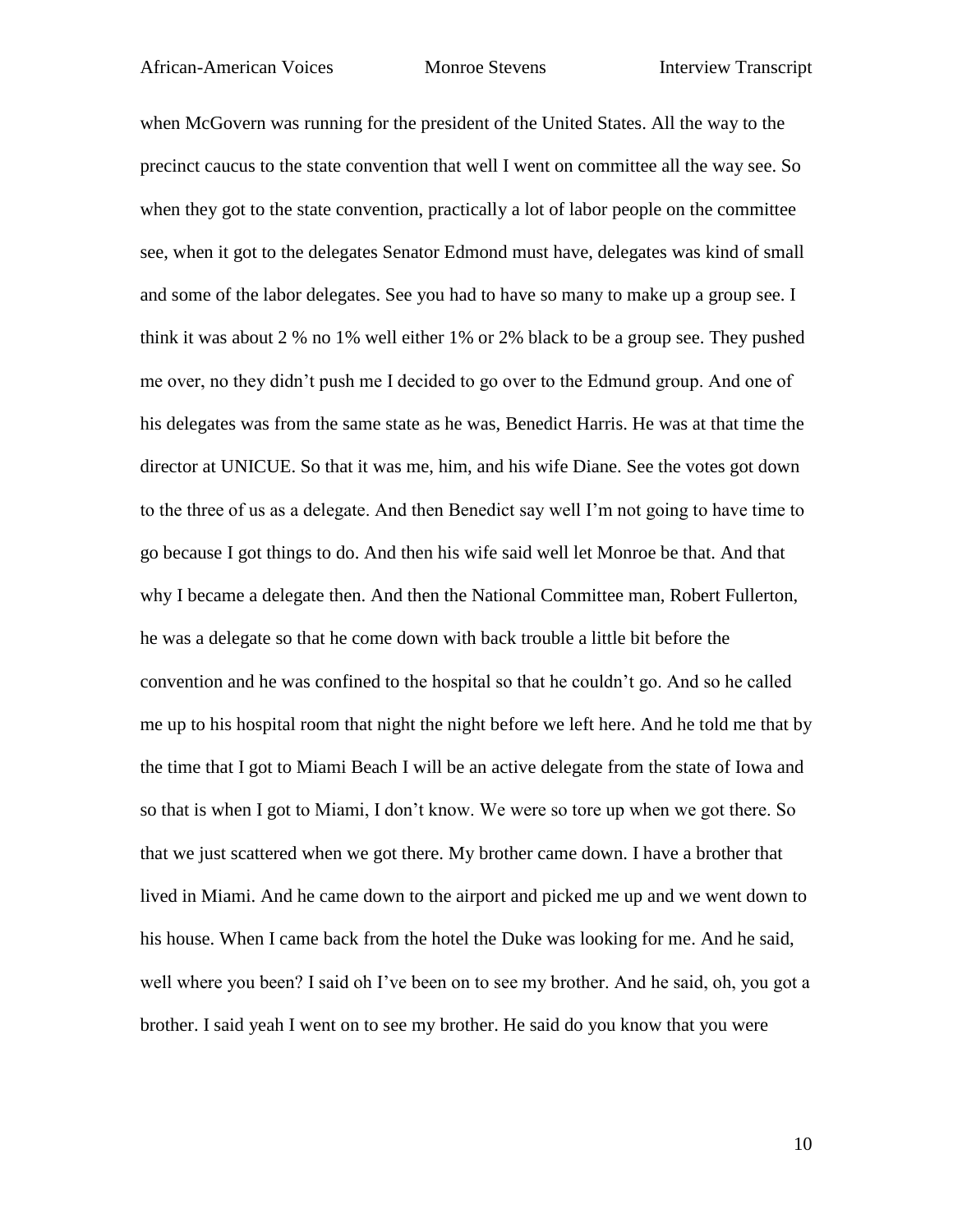elected as a delegate from the state of Iowa. And I said no I got elected last night when I talked to Bobbi back in Waterloo. So that is when it really started right there.

Interviewer: Would you accomplish what you set out to do?

Mo: Yeah I was able to do what I said I would do. We had just me and another delegate from the state of Iowa from Waterloo that we were gonna switch off. She would go on the summer session and I would go at some section of the she wanted to go in that didn't appeal to me. It didn't amount a lot of me, but it means a lots to her. So we would just switch tags you know and she would go on in. I think that it was nice. The first two, three nights I think we stayed on the convention floor all night long. So when it came to Governor.

Interviewer: Tell me this, because this is a huge deal in which you are participating what you are involved with. Tell what would you come away with this experience.

Mo: I come away with a great lot of experience. I came away with that you see what a dog eat dog mean. Political is a dirty is it is really dirty. Especially when you are trying to bargain for what you want over there and what you might get out there see what I mean. After all candidates release their delegates early. In fact, they release before the former governor was nominated see. They release the delegates then. You are free to move the floor however you want to.